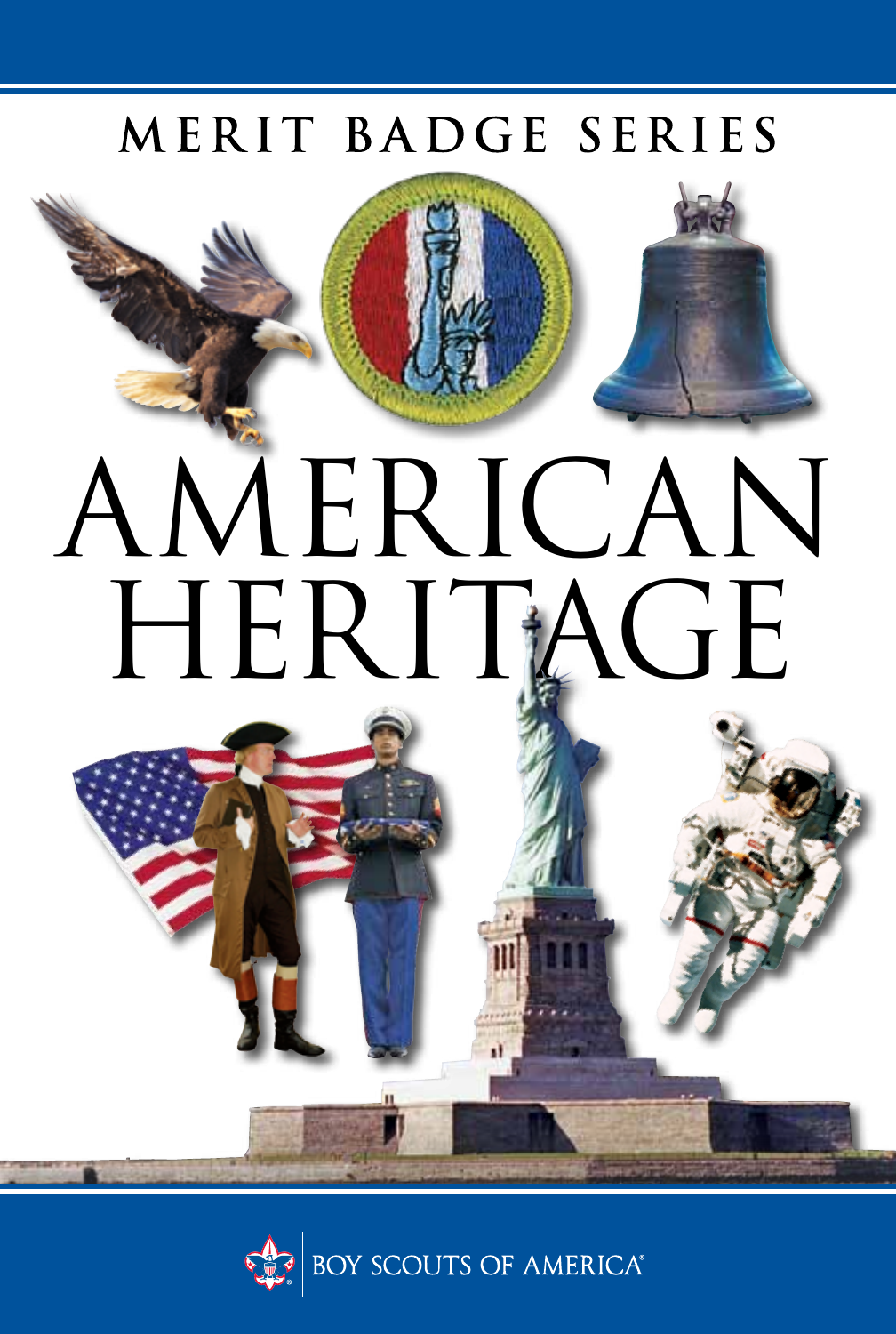**BOY SCOUTS OF AMERICA MERIT BADGE SERIES**

## **American Heritage**



*"Enhancing our youths' competitive edge through merit badges"*

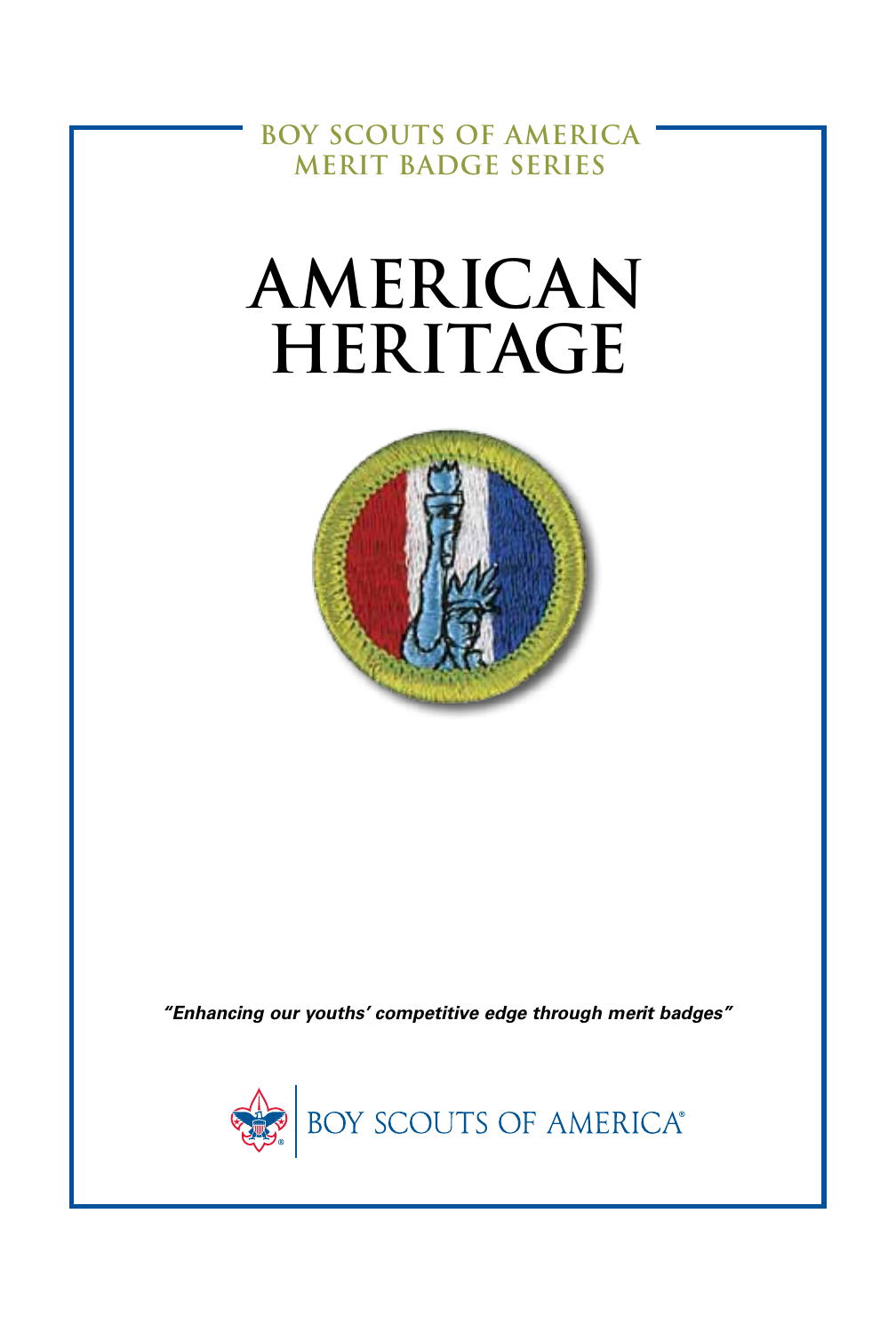## Requirements

- 1. Read the Declaration of Independence. Pay close attention to the section that begins with "We hold these truths to be self-evident" and ends with "to provide new Guards for their future security." Rewrite that section in your own words, making it as easy to understand as possible. Then, share your writing with your merit badge counselor and discuss the importance of the Declaration to all Americans.
- 2. Do TWO of the following:
	- a. Select two individuals from American history, one a political leader (a president, senator, etc.) and the other a private citizen (a writer, religious leader, etc.). Find out about each person's accomplishments and compare the contributions each has made to America's heritage.
	- b. With your counselor's approval, choose an organization that has promoted some type of positive change in American society. Find out why the organization believed this change was necessary and how it helped to accomplish the change. Discuss how this organization is related to events or situations from America's past.
	- c. With your counselor's approval, interview two veterans of the U.S. military. Find out what their experiences were like. Ask the veterans what they believe they accomplished.
	- d. With your counselor's approval, interview three people in your community of different ages and occupations. Ask these people what America means to them, what they think is special about this country, and what American traditions they feel are important to preserve.

35852 ISBN 978-0-8395-3398-6 ©2013 Boy Scouts of America 2013 Printing

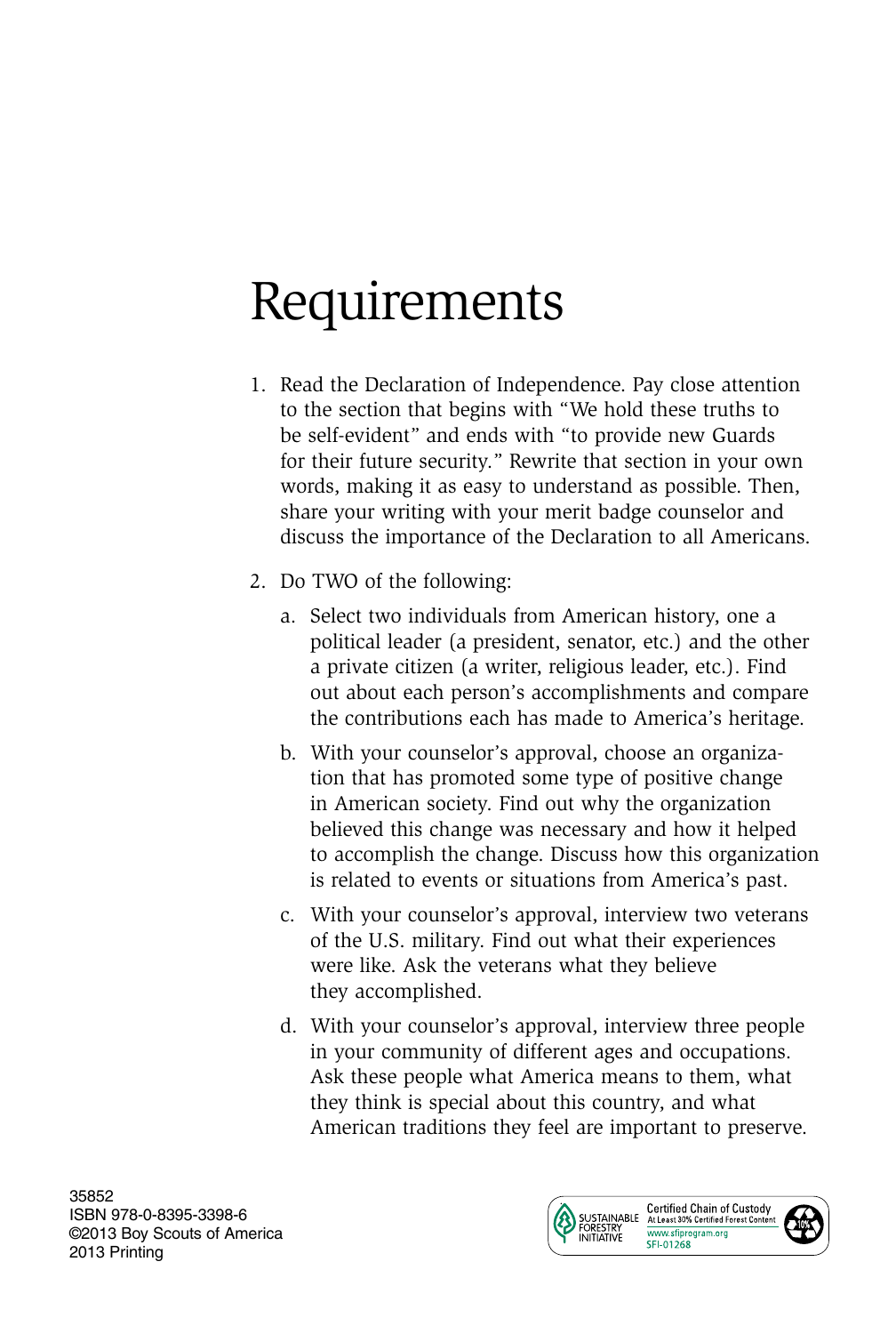- 3. Do the following:
	- a. Select a topic that is currently in the news. Describe to your counselor what is happening. Explain how today's events are related to or affected by the events and values of America's past.
	- b. For each of the following, describe its adoption, tell about any changes since its adoption, and explain how each one continues to influence Americans today: the flag, the Pledge of Allegiance, the seal, the motto, and the national anthem.
	- c. Research your family's history. Find out how various events and situations in American history affected your family. If your family immigrated to America, tell the reasons why. Share what you find with your counselor.
- 4. Do TWO of the following:
	- a. Explain what is meant by the National Register of Historic Places. Describe how a property becomes eligible for listing. Make a map of your local area, marking the points of historical interest. Tell about any National Register properties in your area. Share the map with your counselor, and describe the historical points you have indicated.
	- b. Research an event of historical importance that took place in or near your area. If possible, visit the place. Tell your counselor about the event and how it affected local history. Describe how the area looked then and what it now looks like.
	- c. Find out when, why, and how your town or neighborhood started, and what ethnic, national, or racial groups played a part. Find out how the area has changed over the past 50 years and try to explain why.
	- d. Take an active part in a program about an event or person in American history. Report to your counselor about the program, the part you took, and the subject.
	- e. Visit a historic trail or walk in your area. After your visit, share with your counselor what you have learned. Discuss the importance of this location and explain why you think it might qualify for National Register listing.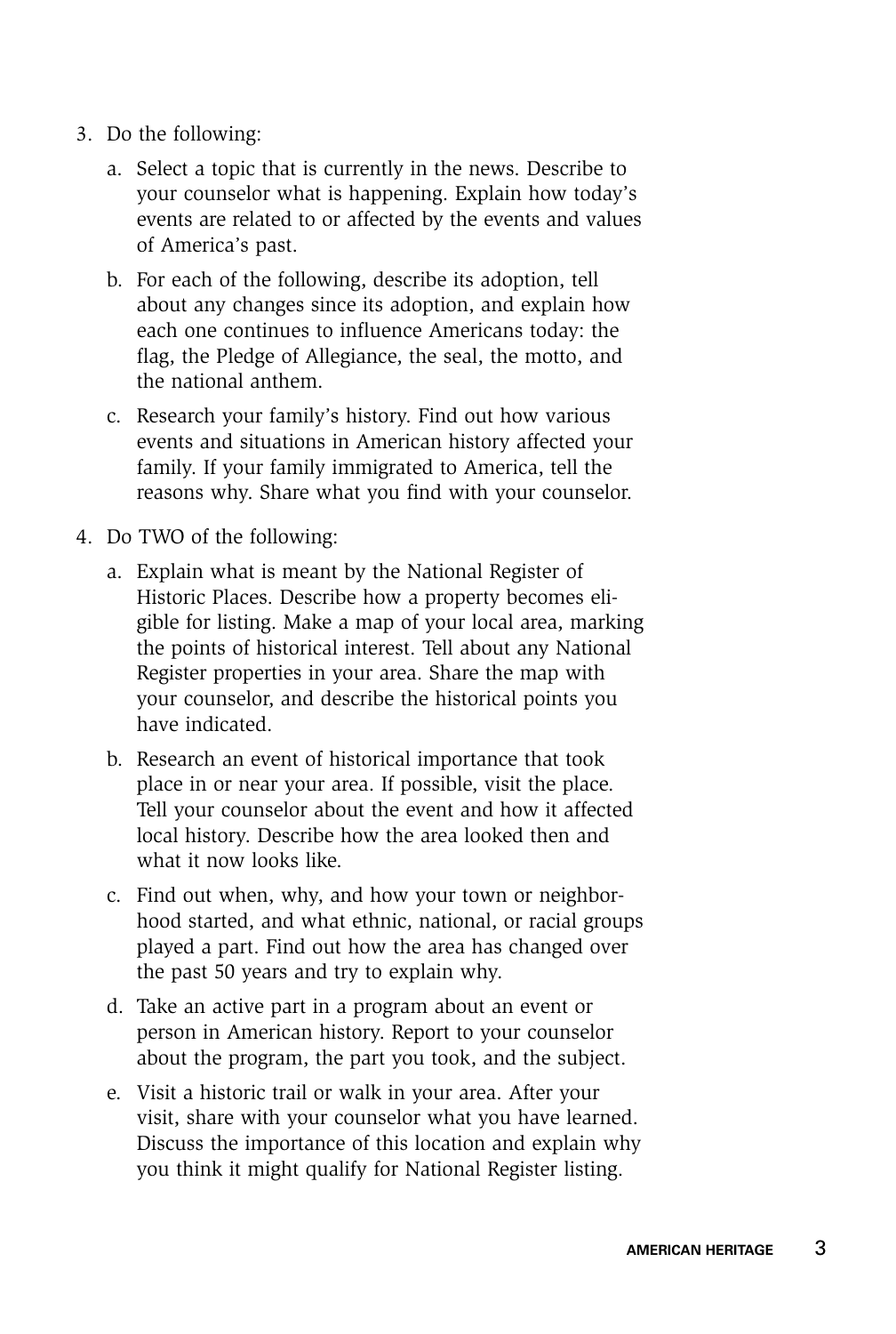- 5. Do ONE of the following:
	- a. Watch two motion pictures (with the approval and permission of your counselor and parent) that are set in some period of American history. Describe to your counselor how accurate each film is with regard to the historical events depicted and also with regard to the way the characters are portrayed.
	- b. Read a biography (with your counselor's approval) of someone who has made a contribution to America's heritage. Tell some things you admire about this individual and some things you do not admire. Explain why you think this person has made a positive or a negative contribution to America's heritage.
	- c. Listen to recordings of popular songs from various periods of American history. Share five of these songs with your counselor, and describe how each song reflects the way people felt about the period in which it was popular. If a recording is not available, have a copy of the lyrics available.
- 6. Discuss with your counselor the career opportunities in American heritage. Pick one that interests you and explain how to prepare for this career. Discuss what education and training are required for this career.

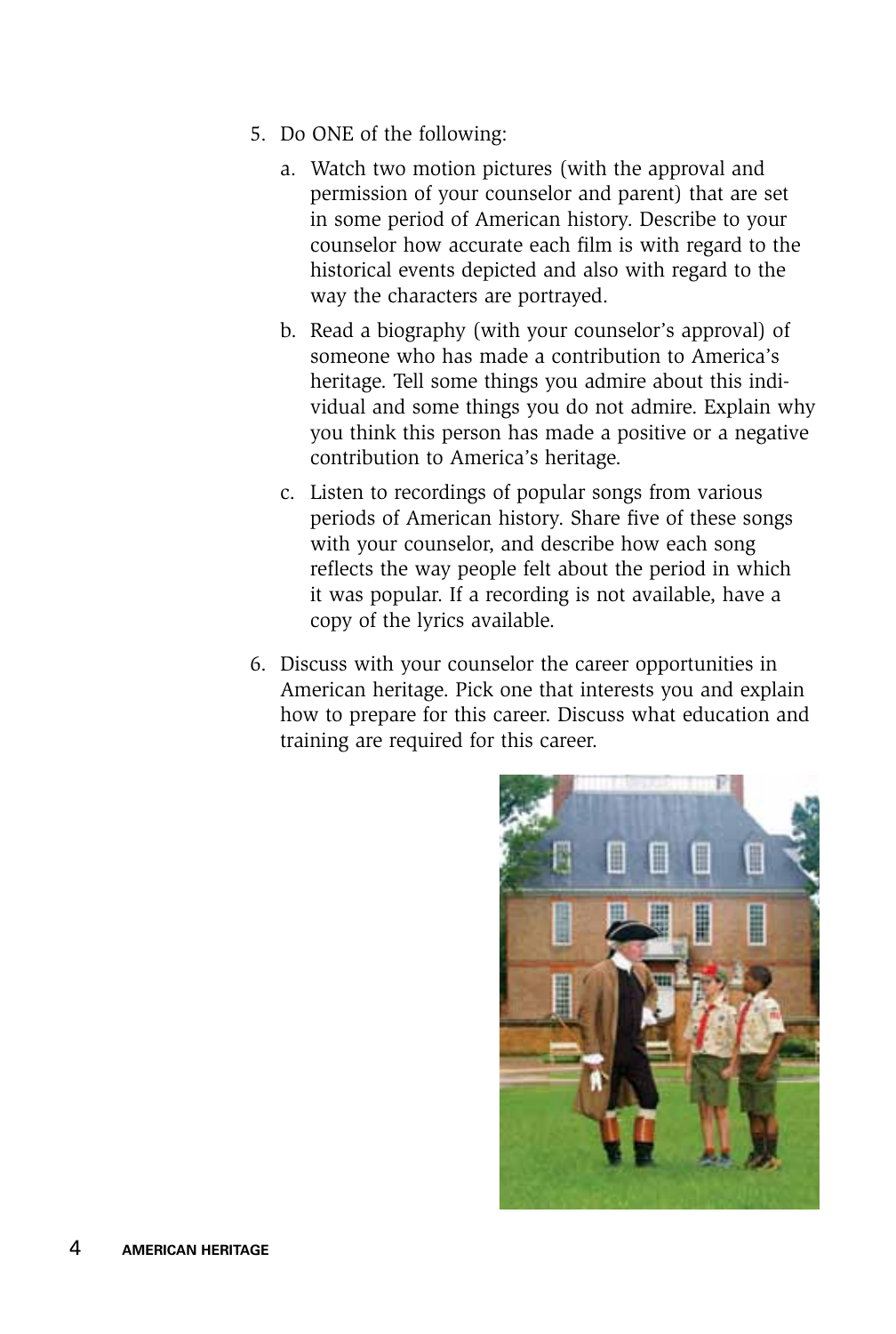## American Heritage Resources

#### **Scouting Literature**

*American Business, American Cultures, American Labor, Citizenship in the Community, Citizenship in the Nation, Citizenship in the World, Genealogy, Journalism, Law,* and *Scouting Heritage* merit badge pamphlets

Visit the Boy Scouts of America's official retail website (with your parent's permission) at http:// www.scoutstuff.org for a complete listing of all merit badge pamphlets and other helpful Scouting materials and supplies.

#### **Books**

- Bjornlund, Lydia. *The U.S. Constitution: Blueprint for Democracy.* Lucent Books Inc., 1999.
- Carnes, Mark, ed. *Past Imperfect: History According to the Movies.* Holt and Company, 1995.
- Finlayson, Reggie, ed. *We Shall Overcome: The History of the American Civil Rights Movement.* Lerner Publishing Group, 2002.
- Freedman, Russell. *Give Me Liberty! The Story of the Declaration of Independence.* Holiday House, 2002.

Hoose, Phillip M. *We Were There, Too!: Young People in U.S. History.* Farrar, Straus, and Giroux, 2001.

- Jaffe, Steven H. *Who Were the Founding Fathers? Two Hundred Years of Reinventing American History.* Henry Holt and Co., 1996.
- Kassinger, Ruth. *U.S. Census: A Mirror of America.* Raintree Steck-Vaughn Publishers, 2000.
- McIntire, Suzanne, ed. *American Heritage Book of Great American Speeches for Young People.* Wiley, 2001.
- Panchyk, Richard. *Keys to American History: Understanding Our Most Important Historic Documents.* Chicago Review Press, 2009.
- Time Magazine editors. *Time America: An Illustrated History.* Time, 2007.

Torricelli, Robert, and Andrew Carroll, eds. *In Our Own Words: Extraordinary Speeches of the American Century.* Kodansha International, 1999.

Wilson, Richard Guy, ed. *A Guide to Popular U.S. Landmarks as Listed in the National Register of Historic Places.* Franklin Watts Inc., 2003.

Zeinert, Karen. *Free Speech: From Newspapers to Music Lyrics.* Enslow Publishers, 1995.